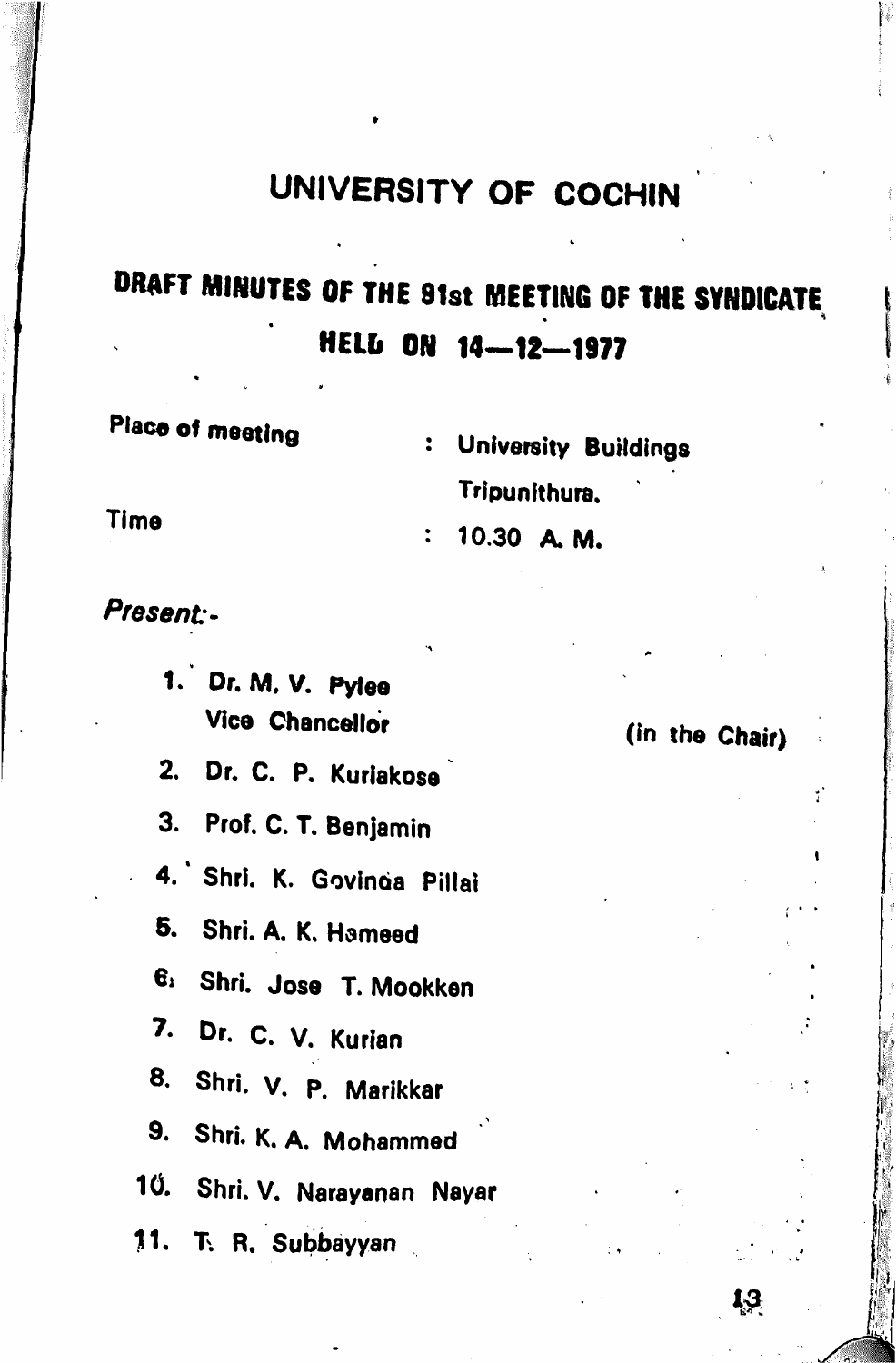At the outset, Prof. Dr. M.V. Pylee, the new Vice Chancellor was greeted by the members of the Syndicate and the Vice Chancellor thanked them and requested their wholehearted co-operation.

hem No. '91.01 Continuation of the draft minutes of she 87th meeting of the Syndicate held on 5-11-1977.

Resolved that the minutes of the meeting of the Syndicate held on 5-11-1977 be confirmed subject to the modification that the date 11-1-1977 occurring in (a) under Item 87.03 be amitted.

Item No. 91.02 Report by the Vice Chancellor on important development since the last meeting of the Syndicate.

Vice Chancellor reported that as decided at the Syndicate meeting on 3-12-1977 Dr. S. Vasudev, Prof. C. T. Benjamin' Shri. K. Govinda Pillai and himself went to Delhi for discussions with the UGC Chairman on 12-12-1977 for continuance of the UGC assistance for the B. Tech. course in Naval Architecture and Ship Building in the Context of the problems which have arisen after the transfer of the Engineering College to this University. Unfortunately the Chairman of the UGC could not participate in the discussions as he was held by at Meerut. However, the Committee had detailed discussions with the Secretary and other officers of the UGC. It was felt that the UGC will honour the commitment already made by them for the Naval Architecture and Ship Building course provided the State Government make all facilities at the Trikkakara Campus for the conduct of the first two years of the course.

The possibilities of providing the facilities in the Trikkakara Campus or continuance of the existing facilities at the Engineering College, Trichlir itself By a special arrangerhent, were generally discussed. The Vice Chancellor said that he would apprise the Government of the discussions with the

UGC and these held in the Syndicate and that the discussions will be followed up, if necessary, with proposals from the University.

The Vice Chancellor said that he would be visiting the Engineering College, frichur next week.  $\ldots$   $\blacksquare$ 

Item No. 91.03 Consideration of the Budget Estimates of the University for the year 1978-79.  $\sim$   $\alpha$ 

The Syndicate considered the minutes of the Statutory Finance Committee, the recommendations of the Standing Committee on Finance, Work & Purchase. The Syndicate also telt the need for making adequate provision for a Revolving Fund.

Resolved that the Budget Estimates for 1978-1979, as approved, be sent to Government.

Resolved further that the Standing Committee on Finance Works & Purchase be authorised to finalise the "Introduction" and "Explanatory Memoranda" to the Budget Estimate for. 1978-79. 医腰皮病 医白细胞

 $(Fin.)$ 

 $15.$ 

Item No. 91.04 Panel of experts to the Board of Appointment in the Department of Polymer Science and Rubber Technology.

Resolved that the panel be approved.

Item No. 91.05 Minutes of the meeting of Boards of Appointment constituted for selection of candidates for appointment as (1) Professor and (2) Reader in Applied Economics held on 20-8-1977.

The Syndicate noted that the Boards of Appointment after careful consideration of the qualifications of the cand dates, their experience, and their performance at the interview found none of them suitable for appointment as Professor and Reader in Applied Economics.